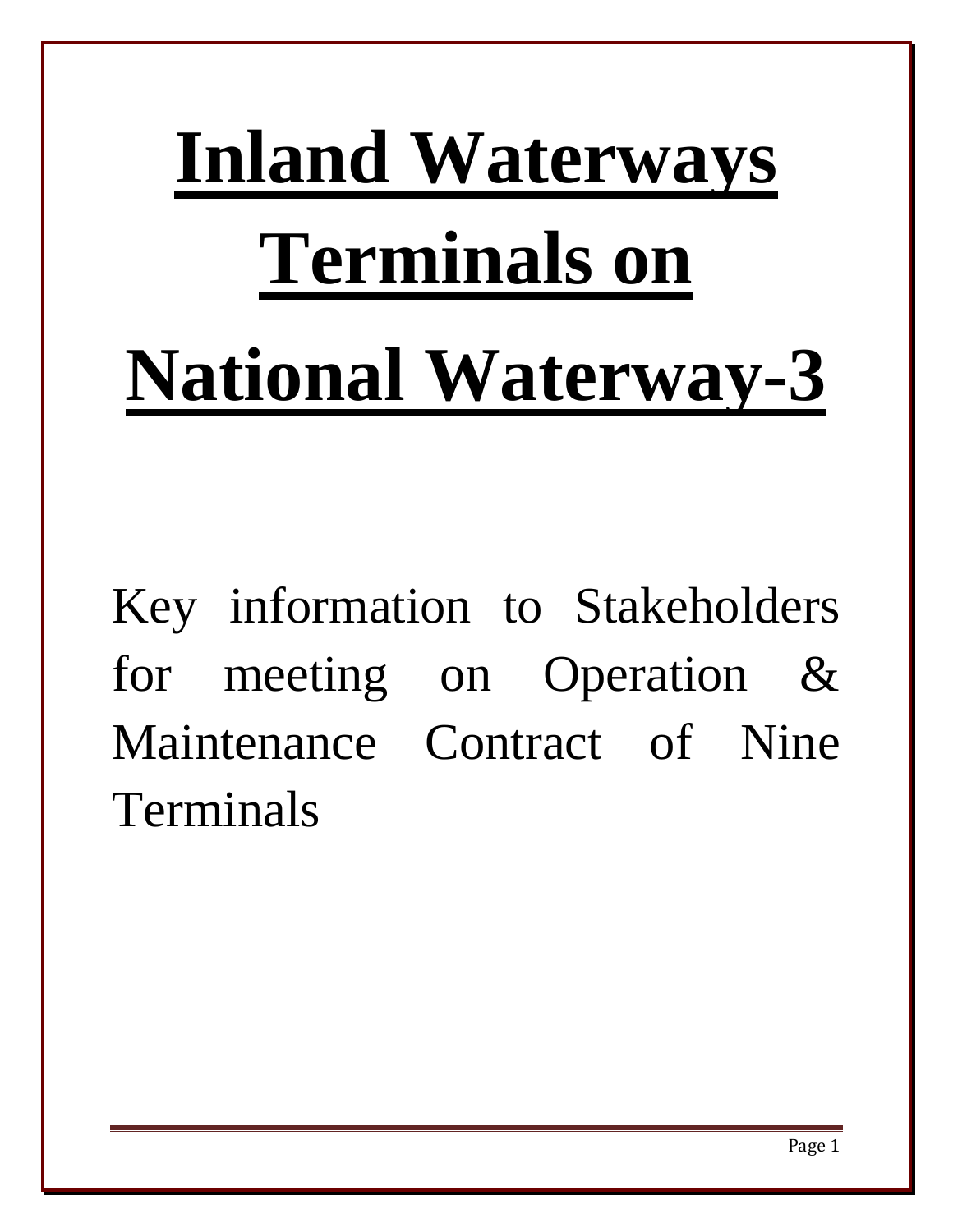# Inland Waterways Terminals on National Waterway 3 Key Information for Stakeholders

# **(1) Background**

- (a) The West Coast Canal System (205 Km) was notified as National Waterway-3 (NW-3) in the year 1993 and is under the administrative control of IWAI.
- (b) To facilitate the transhipment of cargo from/to waterway to road, IWAI has constructed 8 terminals along NW-3 at Kottapuram, Aluva, Maradu, Kayamkulam, Vaikkom, Thanneermukkom, Thrikunapuzha. The 9<sup>th</sup> terminal at Alappuzha is under construction.
- (c) To ensure effective utilization of these terminals, IWAI intends to offer these nine terminals on 'Operation and Maintenance' contract to professionally competent private operator(s) for a period of atleast 7 years as a **common user facility**.
- (d) Selection of private operator shall be done through transparent bidding process, under two cover system i.e. RFQ & RFP
- (e) IWAI would issue a tender for selection of private operator(s) shortly.
- (f) The information here is to provide an insight about the **project and project facilities** available at various terminals and **indicative terms of the contract.**

# **(2) Project Objective**

- (a) The main objective of engaging a private operator is to leverage their expertise in attracting cargo & passengers to the terminal
- (b) Promote optimum usage and cost effective maintenance of IWT facilities and promote waterway as a mode of transportation for the cargo in NW3
- (c) In order to help optimum utilization of the terminal and facilities, Operator(s) is allowed to:
	- (i) Develop temporary infrastructure for providing value added service for cargo and Passenger facilitation.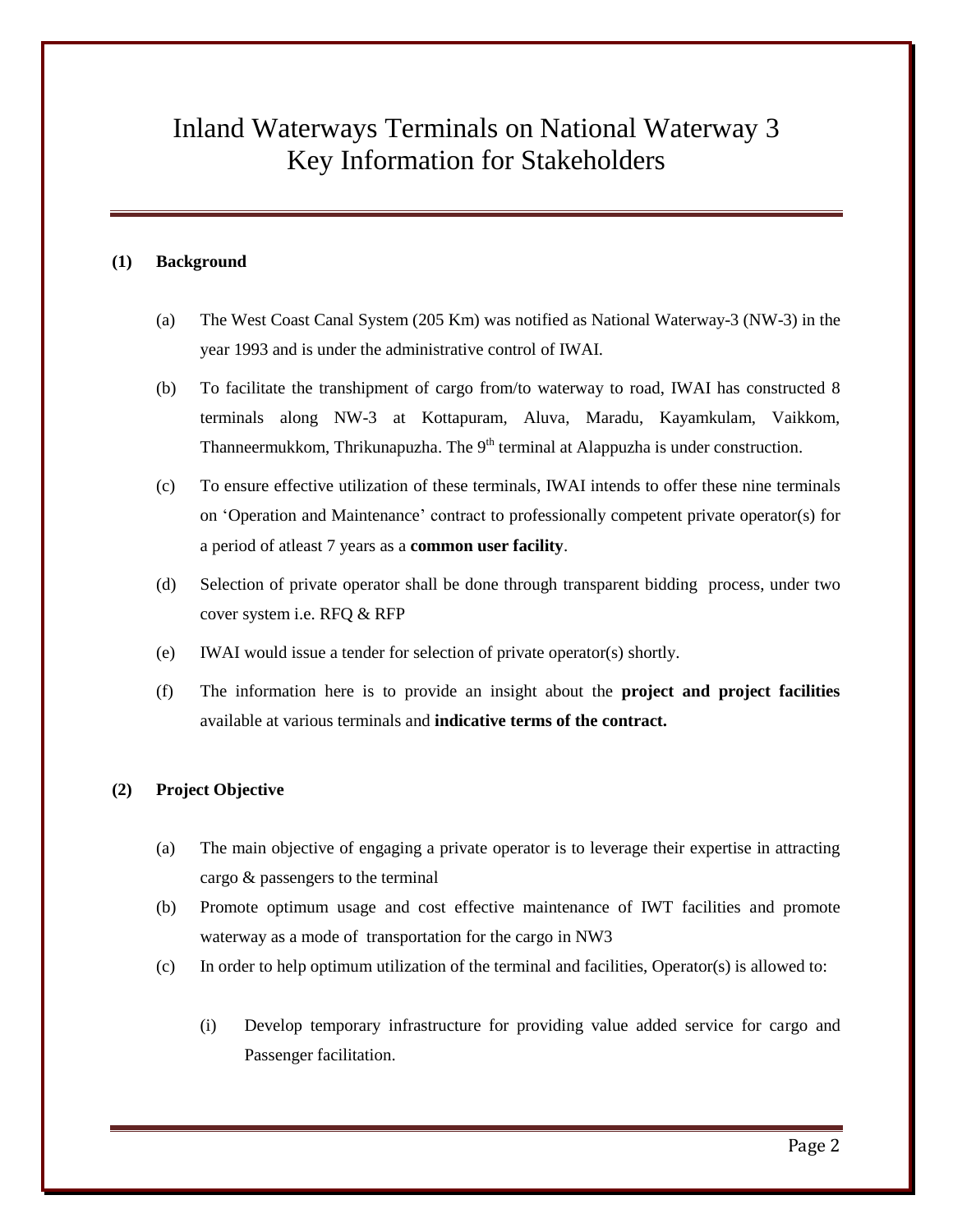(ii) Horizontal infrastructure like levelling, pavement of vacant land for open storage of containers or any other cargo and vertical infrastructure like temporary sheds. However, the above is subject to the prior written approval of IWAI.

# **(3) Technical Specification of waterways channels**

| <b>Stretch</b>                                                                 | <b>LAD</b>                | <b>Night</b>                            | <b>Markings</b> | Minimum vertical                                                | <b>Minimum</b>                        |
|--------------------------------------------------------------------------------|---------------------------|-----------------------------------------|-----------------|-----------------------------------------------------------------|---------------------------------------|
|                                                                                |                           | navigation                              |                 | clearance                                                       | Horizontal                            |
|                                                                                |                           | facility                                |                 |                                                                 | clearance                             |
| Udyogmandal<br>Canal (23 km)                                                   | $2.0$ mtrs.               | 24<br>hrs<br>navigation                 | 36 nos.         | 7.0 m above HFL at<br>Gosree Brodge                             | 30 mtrs                               |
| Champakara<br>canal (14 km)                                                    | $2.0$ mtrs                | aids<br>comprising<br>of                | 39 nos.         | 4.2 m above HFL at<br>bridge<br>rail<br>in<br>Champakara canal. | 14.50 mtrs                            |
| Kottapuram-<br>Takazhi Jetti<br>(near Alappuzha                                | $2.0$ mtrs                | navigational<br>buoys<br>and<br>solar   | 133 nos.        | Cherai<br>4.20<br>m at<br>road bridge                           | 18<br>mtrs<br>Mattancherry<br>bridge. |
| $(118 \text{ km})$                                                             |                           | operated<br>LED lights<br>provided in   |                 | Thanneermukkom<br>lock gate 5.80 mtrs                           | $12.0$ mtrs                           |
| Takazhi jetty -<br>Thrikunnapunzha<br>$(19$ Km $)$                             | 1.4 <sub>m</sub>          | the<br>entire<br>of<br>stretch<br>NW-3. | $104$ nos       | 4.6<br>mtrs<br>at<br>Kovilthottam<br>foot<br>bridge             | 9.0 mtrs                              |
| Thirkunnapuzha-<br>Kayamkulam<br>$(18$ Km $)$<br>Kayamkulam-<br>Kollam (16 km) | 1.4 <sub>m</sub><br>1.2 m |                                         |                 | Thrikunapuzha lock<br>gate 5.50 mtrs                            | 9.2 mtrs.                             |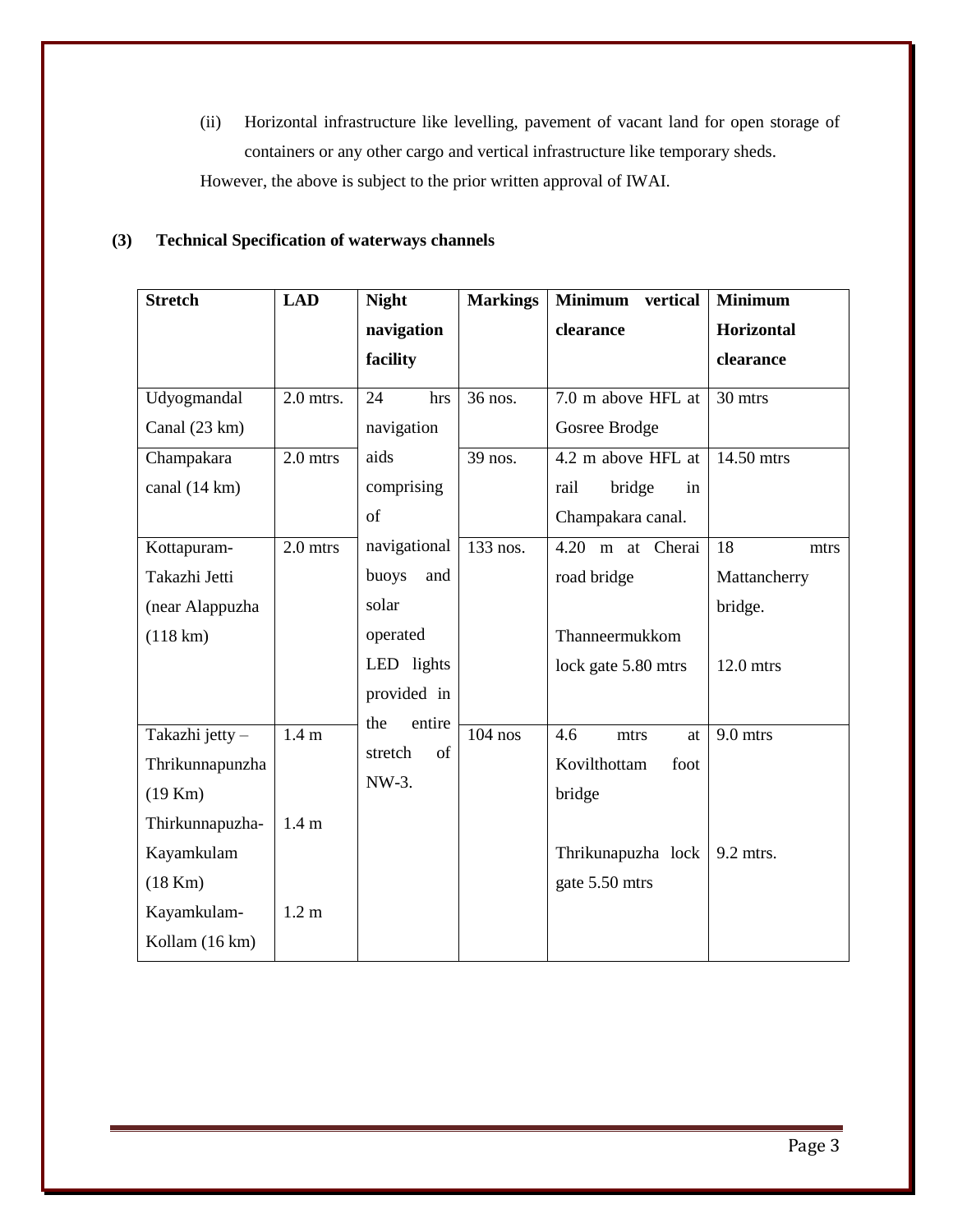| #              | Name of the<br><b>Terminal</b> | Area (in<br>Hectare) | <b>Cost of Terminal</b><br>(Rs, cr) | <b>Facilities available at each terminals</b>                               |
|----------------|--------------------------------|----------------------|-------------------------------------|-----------------------------------------------------------------------------|
| 1              | Kottapuram                     | 0.58                 | 3.23                                | 30 m RCC Jetty<br>$\bullet$                                                 |
| $\overline{2}$ | Aluva                          | 1.33                 | 2.38                                | 200 sqm covered warehouse<br>$\bullet$<br>400 sqm open storage<br>$\bullet$ |
| 3              | Maradu                         | 2.02                 | 11.75                               | 18 MT mobile hydraulic crane<br>$\bullet$                                   |
| 4              | Vaikkom                        | 0.51                 | 2.86                                | 3 MT capacity forklift<br>$\bullet$                                         |
| 5              | Thanneermukkom                 | 0.97                 | 2.32                                | Balance open space could be<br>$\bullet$                                    |
| 6              | Thrikunapuzha                  | 0.5                  | 3.01                                | used for container storage or<br>for other value added services             |
| 7              | Kayamkulam                     | 1.63                 | 2.70                                | and<br>for<br>cargo<br>passenger<br>facilitation                            |
| 8              | Kollam                         | 0.62                 | 7.97                                |                                                                             |
| 9              | Alleppy                        | 2.26                 | 10.74                               | Under construction. Likely to be<br>completed by December'2012.             |

# **(4) Available Infrastructure on IWT Terminals**

# **(5) RFP Indicative terms**

| SI.<br>No. | <b>Key Information</b>                  | <b>Details</b>                                                                                                                                                                                                                                                                                                                                                                                                                                                                                                                                                                                                                                                                                                  |
|------------|-----------------------------------------|-----------------------------------------------------------------------------------------------------------------------------------------------------------------------------------------------------------------------------------------------------------------------------------------------------------------------------------------------------------------------------------------------------------------------------------------------------------------------------------------------------------------------------------------------------------------------------------------------------------------------------------------------------------------------------------------------------------------|
| 1.         | Process of selection                    | Pubic tender                                                                                                                                                                                                                                                                                                                                                                                                                                                                                                                                                                                                                                                                                                    |
| 2.         | <b>Bid</b>                              | Single Stage two envelopes bid (Technical and Financial<br>bid) for each terminal                                                                                                                                                                                                                                                                                                                                                                                                                                                                                                                                                                                                                               |
| 3.         | Criteria of selection<br>(Bid Variable) | Annual Licence fee<br>(to be quoted separately for each terminal)<br>Annual Licence fee to be quoted by the bidder shall be<br>subject to a yearly escalation in the range of 7-11% pa                                                                                                                                                                                                                                                                                                                                                                                                                                                                                                                          |
| 4.         | Who can apply                           | A corporate entity registered in India under the companies<br>Act, 1956 and should have prior experience in Operation $\&$<br>Maintenance and/or development of logistics sector<br>projects and waterway based recreational activities as<br>detailed out below<br>Logistics sector includes Warehousing, Railway<br>terminal, Truck terminal, ICDs, CFS, Port Terminal,<br>Stevedoring and Coastal Shipping Projects and Inland<br><b>Waterway Projects</b><br>Water based recreational activities would include<br>٠<br>cruise operators, Passenger Ferry service provider,<br>and tourism service providers (Financial Capacity<br>only) - The basic function at the terminal will be<br>handling of cargo. |
| 5.         | <b>Capability Statement</b>             | <b>Financial Capability</b>                                                                                                                                                                                                                                                                                                                                                                                                                                                                                                                                                                                                                                                                                     |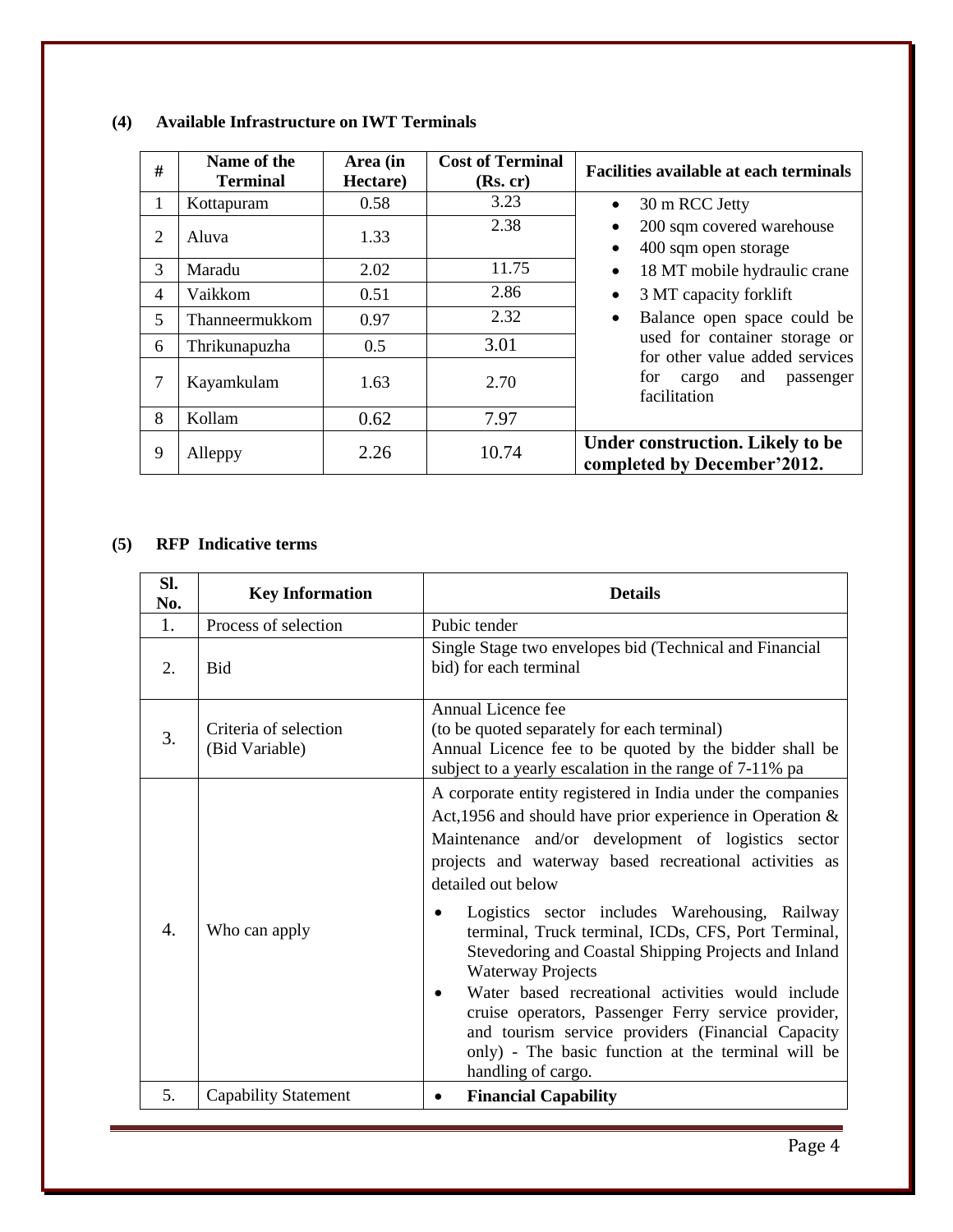| Sl.<br>No. | <b>Key Information</b>          | <b>Details</b>                                                                                                                                                                                                                                                                                                                                                                                                                                                   |
|------------|---------------------------------|------------------------------------------------------------------------------------------------------------------------------------------------------------------------------------------------------------------------------------------------------------------------------------------------------------------------------------------------------------------------------------------------------------------------------------------------------------------|
|            |                                 | The Bidder shall have a minimum Net Worth of 30%<br>of cost of quoted terminal(s) at the close of the<br>preceding financial year i.e 2011-12                                                                                                                                                                                                                                                                                                                    |
|            |                                 | <b>Technical Capability</b><br>٠<br>For demonstrating technical capacity and experience<br>the bidder over the past 5 (five) financial years<br>preceding the bid due date, shall have                                                                                                                                                                                                                                                                           |
|            |                                 | ➤<br>Paid for or received payments for, construction<br>of eligible projects mentioned above and/or                                                                                                                                                                                                                                                                                                                                                              |
|            |                                 | ➤<br>Paid for development of eligible projects and/or                                                                                                                                                                                                                                                                                                                                                                                                            |
|            |                                 | $\blacktriangleright$<br>Collected and appropriated revenues from<br>eligible projects                                                                                                                                                                                                                                                                                                                                                                           |
|            |                                 | Such that the sum total of the above is more than Rs.<br>6 crore<br>For avoidance of doubt the above minimum technical<br>criteria would be required to be met for 1 terminal. In<br>case bidder is interested to bid for more than one<br>terminal then the above technical capability criteria<br>will be cumulative for meeting the minimum criteria                                                                                                          |
|            |                                 | <b>Minimum Guaranteed Throughput</b><br>Bidder shall commit an annual minimum guaranteed<br>throughput of 500 TEUs/12000 MT per annum per<br>terminal                                                                                                                                                                                                                                                                                                            |
| 6.         | Selection process               | Technical bid shall be evaluated on pass and fail basis<br>$\bullet$<br>per the Experience criteria and Financial<br>as<br>Capability stipulated in the RFP.<br>Operator needs to submit the Business plan for<br>utilization of terminal alongwith proposed additional<br>infrastructure that is to be developed/procured by<br>Operator at his own cost<br>Financial Bid of only those bidders will be opened<br>٠<br>who have qualified in the technical bid. |
| 7.         | <b>Bid Security</b>             | 2% of cost of quoted terminal(s) in a form of an<br>irrevocable & unconditional Bank Guarantee, along with<br>the submission of the bid                                                                                                                                                                                                                                                                                                                          |
| 8.         | User charges and Licence<br>fee | <b>User Charges</b><br>$\bullet$<br>O&M operator shall be allowed to collect berthing<br>other<br>charges,<br>related<br>charges<br>cargo<br>and<br>miscellaneous charges from the user of the terminal<br>Official Gazette<br>Notification (copy of<br>per<br>as                                                                                                                                                                                                |